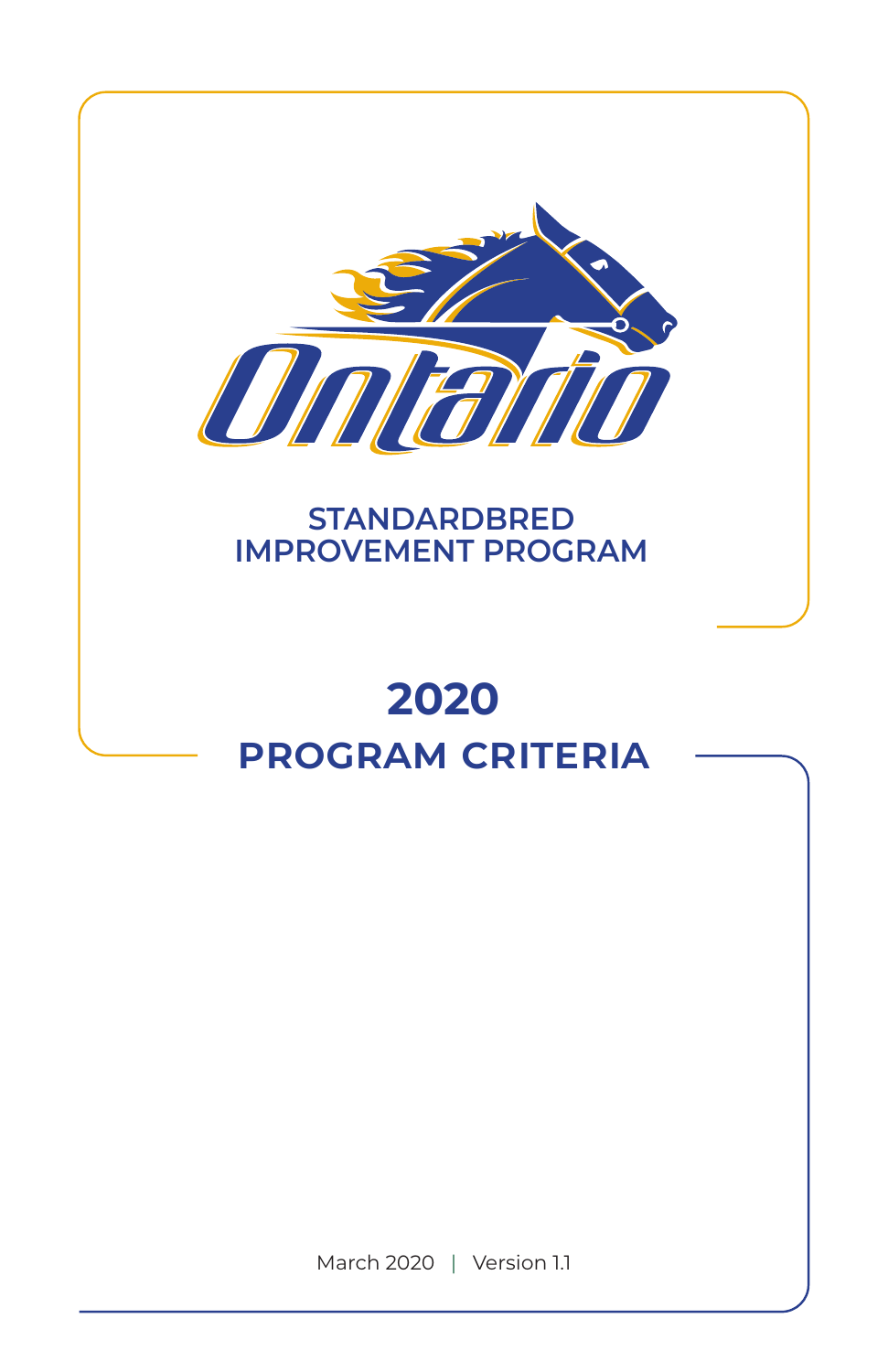

Ontario Racing is the Program Administrator for the Standardbred Improvement Program, a component of Ontario's Horse Improvement Program.

Ontario Racing is a horse racing industry association which was established to assume many of the functions of the Ontario Horse Racing division of the former Ontario Racing Commission. The organization is responsible for directing breed improvement programs, setting an annual program of races and purses, attracting new horse owners, building a fan base and connecting the industry with government and the general public.

Ontario Racing serves as the voice of the horse racing industry and works closely with the Ontario Lottery and Gaming Corporation (OLG) towards the integration of horse racing into OLG's gaming strategy.

Information and all required Program application forms are available for viewing and download at www.ontarioracing.com.

#### **ONTARIO RACING**

c/o Woodbine Mohawk Park PO Box 160 Campbellville, ON L0P 1B0 Telephone: 416-675-3993 x 3203 Attention: Ontario Standardbred Improvement Program

**Ontario Resident Mare Program Inquiries:** Kathie Wilkinson: 416-477-5529

#### **Ontario Sires Stakes Inquiries:**

Allison Glynn: 905-854-7808

#### About This Guide

This booklet presents the 2020 participation and reward criteria for the Standardbred Improvement Program.

It is important that those intending to participate in the Standardbred Improvement Program read and understand the Program criteria as outlined in this guide, as some participation requirements may have changed.

This booklet will be updated annually to inform Program participants of requirements that must be met in order to receive Program benefits.

*Information contained herein is subject to change due to changes in funding or other factors. Ontario Racing, at its sole discretion, may from time to time make changes to the Standardbred Improvement Program criteria of any nature and kind whatsoever, including the terms, conditions and the purse structure of the Ontario Sires Stakes. Program participants agree to be bound by such changes. Please refer to Ontario Racing's website www.ontarioracing.com for updates.*



# **PROGRAM HIGHLIGHTS**

The Standardbred Improvement Program (SIP) is a component of Ontario's Horse Improvement Program (HIP), which offers incentives for the breeding and ownership of Standardbred racehorses in Ontario.

For 2020, \$18 million will be available in awards and purses through Ontario Sires Stakes (OSS) races, purse bonuses and benefits for Mare Owners.

#### Who receives benefits from the Program?

- Owners of ONTARIO SIRED horses racing in the Ontario Sires Stakes:
- Owners and Lessees of ONTARIO RESIDENT MARES with ONTARIO BRED purse-winning offspring racing in the Ontario Sires Stakes and selected Open Stakes.

#### Important Dates

| Pre-Foaling | Mare Enrollment (\$100)                                                                                                                                   |
|-------------|-----------------------------------------------------------------------------------------------------------------------------------------------------------|
| January 15  | <b>Stallion Registration</b><br>New \$200 + Levy, Renewal \$100 + Levy, Late \$500 + Levy<br>(Levy equals 50% of Service Fee or \$500, whichever is more) |
| February 15 | Three-Year-Old (3YO) OSS Sustaining Payment (\$800)                                                                                                       |
| March 15    | Two-Year-Old (2YO) OSS Sustaining Payment (\$600)                                                                                                         |
| June 15     | OSS Yearling Nomination (\$100)                                                                                                                           |
| September 1 | Final day for receipt of Late Mare Enrollments (\$300)                                                                                                    |

#### What's New In 2020

Super Final purses have been increased to \$250,000 per division.

Pilot project for 2020-21: Prospect Series

Trailer rule revised to allow track-level decisions related to trailers

Update to Breeder's Enhancement Program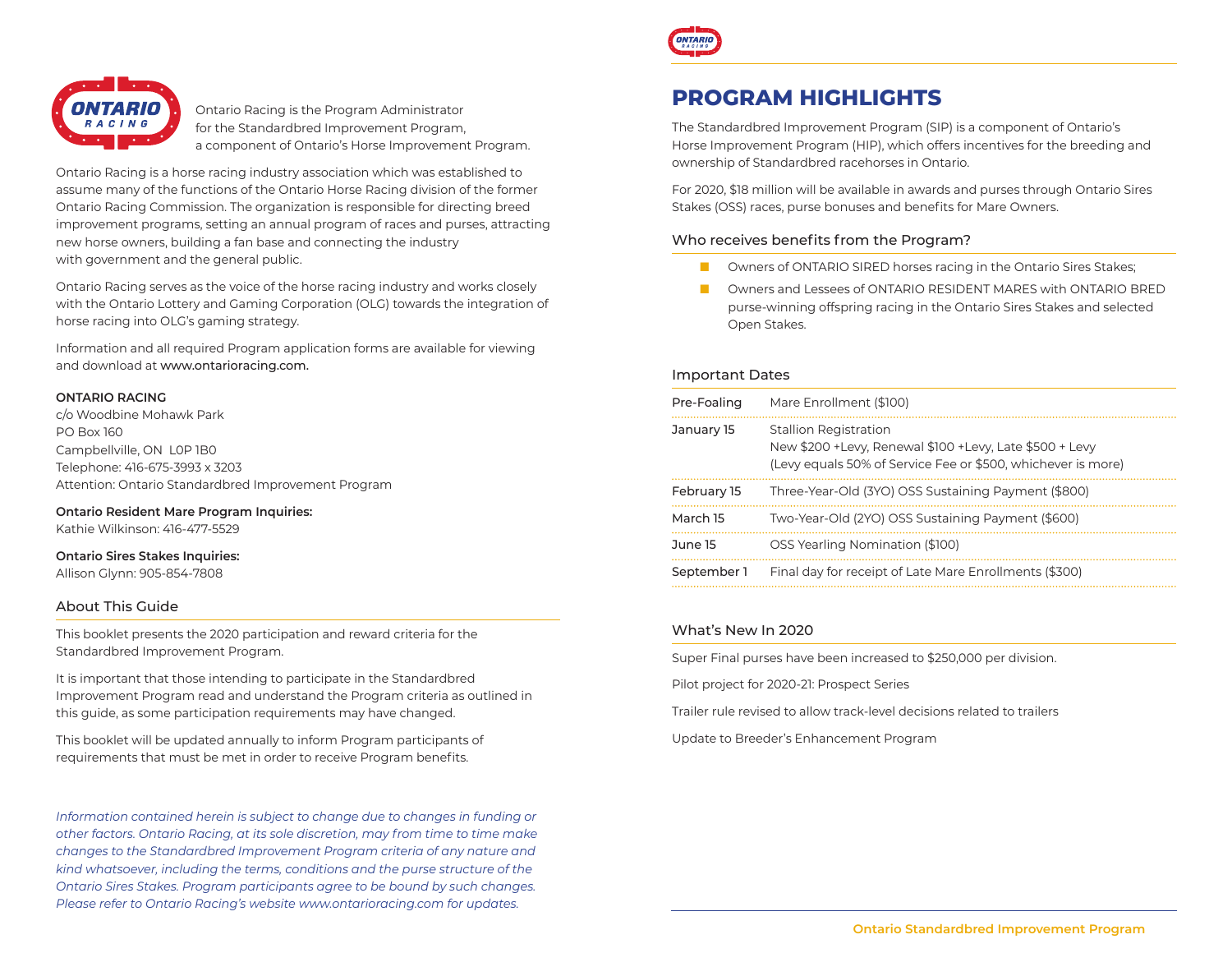



## **2020** Program CRITERIA

# **TABLE OF CONTENTS**

| 1. |                                                                                   |  |
|----|-----------------------------------------------------------------------------------|--|
|    |                                                                                   |  |
|    |                                                                                   |  |
| 2. |                                                                                   |  |
|    | 2.1 Requirements for Owners, Lessees and Breeders_______________________________3 |  |
|    |                                                                                   |  |
|    |                                                                                   |  |
|    | 2.4 Enrolling a Broodmare as an ONTARIO RESIDENT MARE _____________________6      |  |
|    | 2.5 Embryo Transfer Eligibility Requirements ___________________________________8 |  |
|    | 2.6 Reporting During the 180-Day Residency Period _________________________8      |  |
| 3. |                                                                                   |  |
| 4. | PROGRAM INCENTIVES AND REWARDS FOR 2018 _________________________14               |  |
|    | 4.1 Benefits for Owners of ONTARIO SIRED Horses ______________________________14  |  |
|    |                                                                                   |  |
|    |                                                                                   |  |
| 5. |                                                                                   |  |
| 6. |                                                                                   |  |

*It is the responsibility of the applicant to demonstrate that all the requirements of the Program have been met to the satisfaction of the Program Administrator. The Program Administrator reserves the right to amend, cancel or alter the Program and/or make changes to the terms, conditions, and benefits of any nature and kind whatsoever and Program participants hereby agree to be bound by such changes.*

# **1. PROGRAM OVERVIEW**

**ONTARIO** 

The Standardbred Improvement Program (the **"Program"**) utilizes a principlebased approach that focuses on supporting breeding and ownership of high quality Standardbred racehorses in Ontario. The main objectives of the Program are as follows:

- Strengthening the quality (and size) of the Ontario broodmare band to support a strong market for quality Ontario stallions and profitable markets for offspring of Ontario breeding programs
- Encouraging investment in Ontario breeding stock and offspring for racing
- Supporting an expanded fan base and enhanced wagering for Standardbred racing in Ontario.

#### **2020 Program Incentives**

The Standardbred Improvement Program incentives available for 2020 include the following:

#### **ONTARIO BRED REWARDS**

Rewards to eligible ONTARIO RESIDENT MARE owners/lessees with ONTARIO BRED purse-winning offspring racing in Ontario Sires Stakes races and Finals of selected Open Stakes in Ontario.

#### **ONTARIO SIRES STAKES PROGRAM**

A series of races for horses foaled in 2017 and 2018, sired by eligible ONTARIO SIRES of 2016 and 2017, and nominated to and sustained in the Ontario Sires Stakes program.

#### **BREEDERS' ENHANCEMENT PROGRAM REWARDS**

For more information on this program please see pages 15 and 16.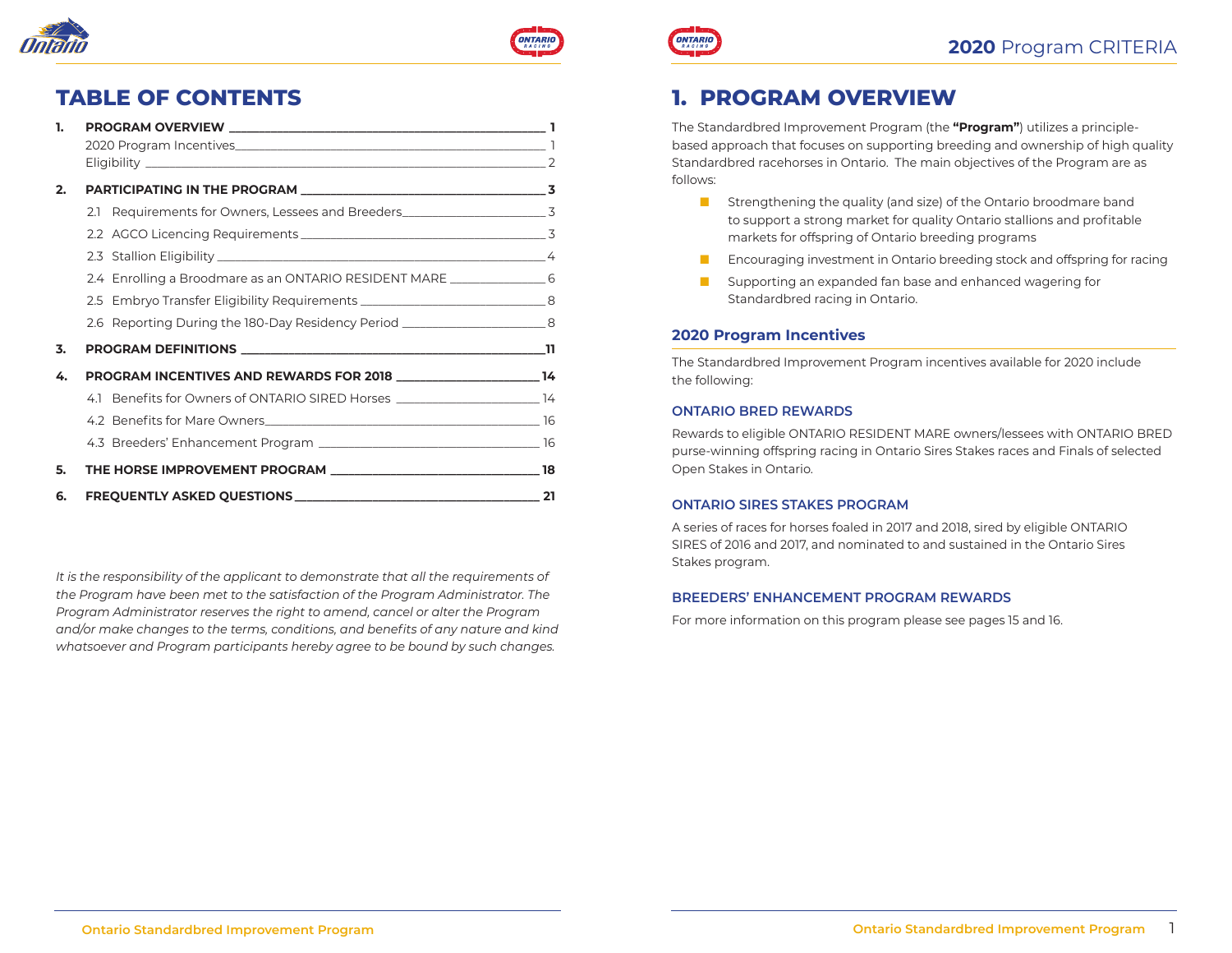



#### **ELIGIBILITY**

Detailed eligibility criteria for the 2020 Standardbred Improvement Program incentives are included in Section 4 "Eligibility Criteria and Incentives for 2020".

To be eligible for Standardbred Improvement Program benefits, subject to verification of their breeding, horses will be registered by Standardbred Canada as:

> ONTARIO BRED (out of an ONTARIO RESIDENT MARE) AND/OR ONTARIO SIRED (sired by a registered ONTARIO SIRE)

An ONTARIO BRED horse is the offspring of an ONTARIO RESIDENT MARE and thereby eligible to earn Ontario Bred Rewards. The Ontario Resident Mare Program was established in 2010 in response to industry recommendations outlined in the Ontario Horse Improvement Program Review Final Report and approved by the Board of the former Ontario Racing Commission. See Section 3 "Program Definitions" for the definitions of an ONTARIO RESIDENT MARE and an ONTARIO BRED horse.

A horse that is the offspring of a recognized ONTARIO SIRE shall be eligible to be registered as ONTARIO SIRED and thereby eligible to be nominated to the Ontario Sires Stakes. A horse could be ONTARIO SIRED, and not foaled out in Ontario, and still be eligible to be registered as ONTARIO SIRED. (See Section 3 "Program Definitions" for the definition of an ONTARIO SIRED horse).

The Program provides benefits to the owners of ONTARIO SIRED horses through Ontario Sires Stakes purses. Horses registered as ONTARIO SIRED that meet all Ontario Sires Stakes eligibility criteria will be eligible to race in the Ontario Sires Stakes program.

A horse can be both ONTARIO SIRED and ONTARIO BRED, and be eligible for incentives attached to each status.



# **2. PARTICIPATING IN THE PROGRAM**

To participate in the Standardbred Improvement Program for 2020 and future years, the requirements below must be met.

### **2.1 Requirements for Owners, Lessees and Breeders**

Stallion Owners (or Lessees) must register their stallion with the Program by January 15th each year for the horse to be recognized as an ONTARIO SIRE. After this date, late registration fees and special conditions apply. Stallions must be either owned or leased by an Ontario Resident.

To register a stallion as an ONTARIO SIRE, you must hold a current Alcohol and Gaming Commission of Ontario (AGCO) licence (see Section 2.2 below), complete the Standardbred Stallion Registration, and submit all required fees.

Broodmare Owners (or Lessees) must hold a current AGCO licence (see Section 2.2 below), and enroll the broodmare as an ONTARIO RESIDENT MARE for each foal year in which she is eligible and submit all required fees.

Breeders / Foal Owners must register foals according to all Standardbred Canada requirements for foal registration. Upon confirmation from the Program, Standardbred Canada will record the foal's status as ONTARIO SIRED and/or ONTARIO BRED in the horse's registration record. Where foals are registered with the United States Trotting Association (USTA), Standardbred Canada will ensure that the relevant status for Ontario benefits is attached to the horse's record.

Owners of Ontario Sires Stakes eligible horses must nominate and sustain the eligible yearlings, two-year-olds or three-year-olds with the Ontario Sires Stakes program and meet all eligibility requirements for the Ontario Sires Stakes program (including payment of all required fees). For information on eligibility requirements, visit the OSS website at www.ontariosiresstakes.com.

### **2.2 Alcohol and Gaming Commission of Ontario (AGCO) Licencing Requirements**

A mare owner or lessee who is enrolling a mare in the Ontario Resident Mare Program must hold a current AGCO licence.

Stallion owners or lessees and their designated AUTHORIZED AGENTS must also hold a current AGCO licence.

Mare owners, stallion owners or lessees and AUTHORIZED AGENTS who do not require an AGCO licence for any purpose other than Program participation, may apply for a Program Licence for a fee of \$20. For first time applications for AGCO licences, an additional \$20 fee will apply.

**For licencing questions, contact the AGCO at 416-326-0863 or 1-800-522-2876, by e-mail at [customerservice@agco.ca](mailto:customerservcie@agco.ca) or online at [www.agco.ca](http://www.agco.ca)**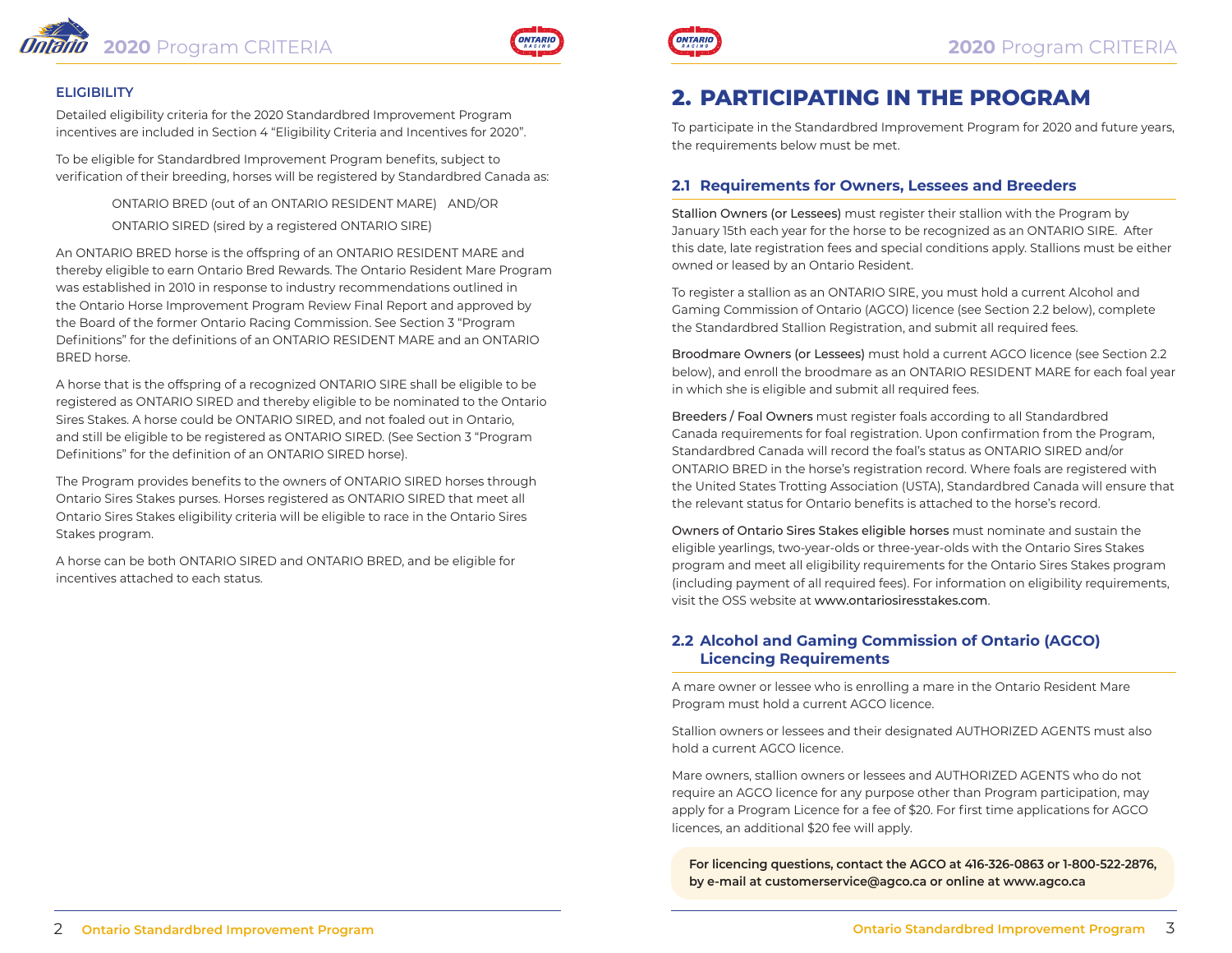



### **2.3 Stallion Eligibility**

#### **REGISTERING A STALLION AS AN ONTARIO SIRE**

To be eligible for registration as an ONTARIO SIRE, a stallion must be:

- Wholly owned by an ONTARIO RESIDENT, and standing his entire NORTHERN HEMISPHERE STUD SEASON in the Province of Ontario; or
- Leased to an ONTARIO RESIDENT for a term of at least one year, and standing his entire NORTHERN HEMISPHERE STUD SEASON in the Province of Ontario during the term of that lease, with a copy of the written lease agreement on file with Standardbred Canada.

Verification of ownership (or leasing) of the stallion will be confirmed by Standardbred Canada records. Where registration documentation verifying the ownership of a stallion is in the process of being transferred, and Standardbred Canada is otherwise unable to verify the ownership of a stallion, other proof of ownership satisfactory to the Program Administrator must be submitted with the application for registration.

To be eligible for registration as an ONTARIO SIRE, Standardbred stallions must be registered with Standardbred Canada and/or the United States Trotting Association (USTA) and must be DNA-tested in accordance with prevailing Standardbred Canada regulations, as amended from time to time. A stallion is ineligible for registration as a 2020 ONTARIO SIRE if it breeds or has bred any mares during the 2020 calendar year prior to the approval of the application.

Owners, lessees, and AUTHORIZED AGENTS of owners or lessees signing an application for registration of a stallion, must hold a current AGCO licence.

An AUTHORIZED AGENT may register a stallion on behalf of the owner or lessee, if:

- The owner or lessee holds a current AGCO licence, AND
- The AUTHORIZED AGENT holds a current AGCO licence, AND
- The appropriate AUTHORIZED AGENT documents are recorded on file with Standardbred Canada.

Owners, lessees or AUTHORIZED AGENTS, who violate the stallion registration conditions or the intent of the stallion registration conditions, will be subject to sanctioning by Ontario Racing. Ontario Racing, in its absolute discretion, may waive the breach of any stallion condition, which it does not consider prejudicial to the best interests of the Standardbred Improvement Program or the Ontario Sires Stakes program.



#### **DEADLINES FOR STALLION REGISTRATION**

The deadline for applying to register a stallion without a penalty is January 15th of the breeding year.

Applications to register a stallion received by the Program after January 15th of the breeding year will be subject to payment of a Late Registration Fee (see below).

**A stallion is ineligible for registration as a 2020 ONTARIO SIRE if it breeds or has bred any mares during the 2020 calendar year prior to the approval of the application.**

#### **FEES FOR STALLION REGISTRATION BEFORE JANUARY 15TH OF THE BREEDING YEAR**

The applicable fees for registration of a stallion as an ONTARIO SIRE are:

- \$200 for a New Registration (if not registered as an ONTARIO SIRE in the previous year (2019)); OR
- \$100 for a Renewal Registration (for stallions registered as an ONTARIO SIRE in the previous year (2019))

#### PLUS -

■ An Ontario Sires Stakes Levy fee equal to 50% of the advertised service fee for the current year. If the service fee for the current year is listed as "Private", the Ontario Sires Stakes Levy payable will be equal to 50% of the highest amount that would be charged for a service fee for the current year or \$500.00, whichever is GREATER.

#### **LATE REGISTRATION**

To register a stallion after January 15th, the required registration fee is \$500.00 (for either "New" or "Renewal" registrations), PLUS the Ontario Sires Stakes Levy amount as outlined above.

#### **HOW TO REGISTER A STALLION**

Registration of a stallion as an ONTARIO SIRE for the current breeding season requires completion of the *Standardbred Stallion Registration* form. Completed forms, with payment of all required fees, must be submitted by the required deadline to:

*Standardbred Improvement Program Ontario Racing c/o Woodbine Mohawk Park, PO Box 160 Campbellville, ON L0P 1B0*

Any applications received by mail that have no postmark or have an unreadable postmark on the envelope, will only be accepted up to January 16, 2020. After that date the late registration fee of \$500 will apply.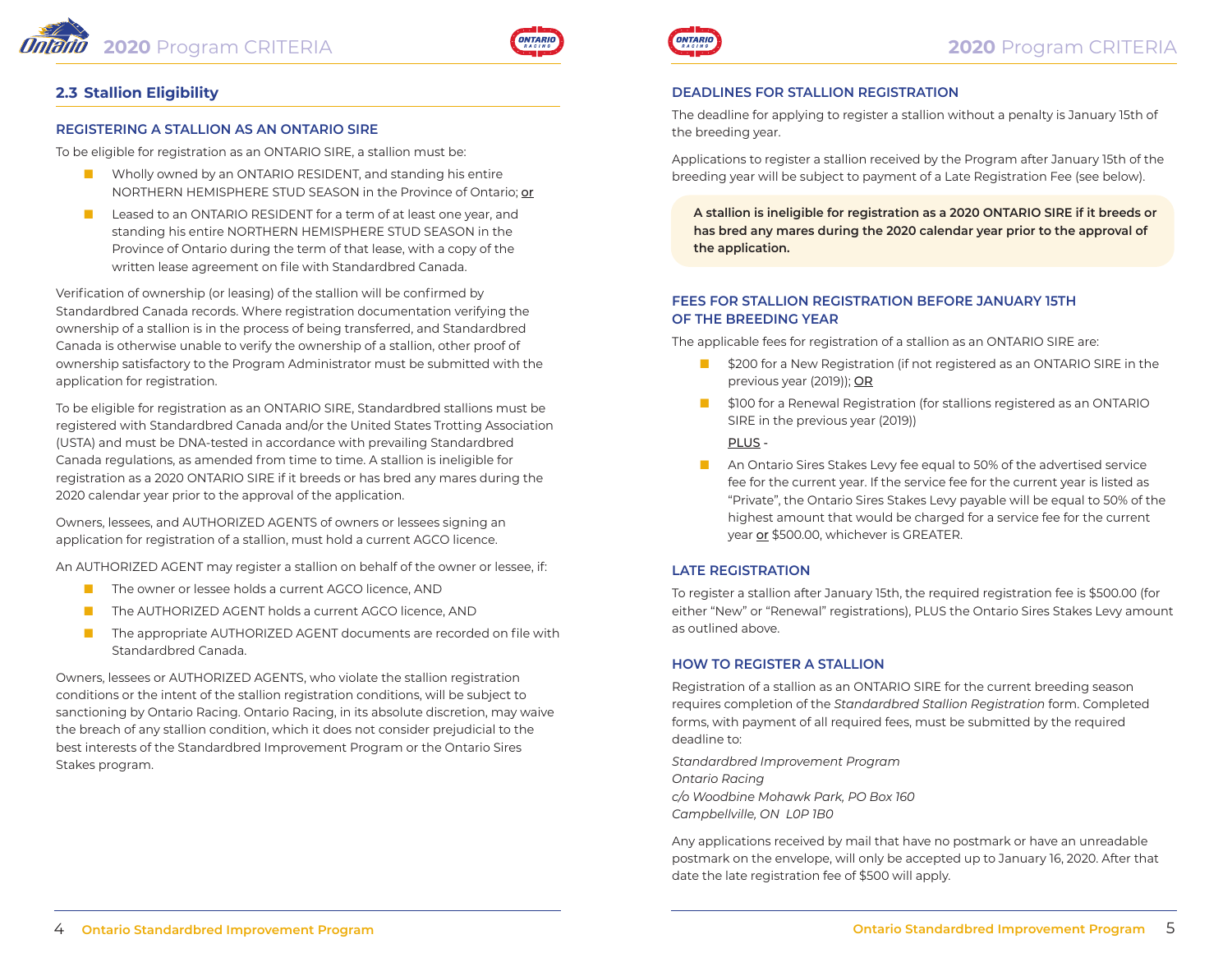# **2020** Program CRITERIA **2020** Program CRITERIA



Therefore, to avoid being penalized for the failure of Canada Post to properly postmark the envelope carrying the application, it is strongly recommended that these materials be sent by registered mail.

Failure to submit the appropriate registration fee and Ontario Sires Stakes Levy along with the application could result in the foals born to that stallion in 2021 being ineligible for nomination to the Ontario Sires Stakes program.

A list of registered ONTARIO SIRES will be published as soon as possible after January 15, 2020. It may not be possible to include all stallions registered pursuant to the late registration provisions on the published list.

Completed forms may be submitted by fax to 416-477-5499 "Attention: Ontario Stallion Program", if arrangements have been made for the remittance of all required fee payments. Ontario Racing accepts no responsibility for the receipt of faxed application forms by the required deadline. It is recommended that you retain a fax transmission receipt to confirm the date/time of the fax transmission.

The 2020 *Standardbred Stallion Registration* Form is available on the Ontario Racing website at www.ontarioracing.com.

### **2.4 Enrolling a Broodmare as an ONTARIO RESIDENT MARE**

#### **BROODMARE ELIGIBILITY**

Mare Owners (or Lessees) must enroll their mare(s) as an ONTARIO RESIDENT MARE for each foal year for their foals to be recognized as ONTARIO BRED.

To enroll a mare, the mare must be in Ontario, and mare owners (or lessees) and their agents must:

- Hold a current AGCO licence
- Complete and submit the 2020 *Standardbred Mare Enrollment* Form with all required payments.

To be eligible as an ONTARIO RESIDENT MARE, a broodmare must be:

- Located within the boundaries of the Province of Ontario at the time of enrollment and foaling; and
- Must remain resident in the Province of Ontario for a minimum of 180 consecutive days surrounding foaling in Ontario.

Documentation confirming arrival dates within Ontario may be required. This may include, but is not limited to, Veterinary Health Certificate for Export of Horses, horse transportation contracts, Health Inspection Certificates at port of entry and horse transportation invoices.



#### **BROODMARE ENROLLMENT**

The fee to enroll a broodmare is \$100 before the mare foals or \$300 after she foals but before September 1st of the foaling year. Please Note: Third party proof of residency must be submitted if the mare is enrolled after foaling.

The broodmare must be resident in Ontario at the time of enrollment.

The day the *Standardbred Mare Enrollment* form is postmarked is considered to be "Day One" of the required 180-day residency requirement period.

Any applications received by mail that have no postmark or have an unreadable postmark on the envelope, will only be accepted up to January 16, 2020. After that date the late registration fee of \$500 will apply.

The Program Administrator may request transportation documents and/or copies of records for the mare such as invoices for veterinarian services, farrier (blacksmith) services, or boarding services during the declared residency period, to verify the mare's residency period.

#### **HOW TO ENROLL A BROODMARE**

Enrollment of a broodmare as an ONTARIO RESIDENT MARE for the 2020 foal year requires completion of the 2020 *Standardbred Mare Enrollment* Form. The form and all required fees must be submitted to:

*Ontario Resident Mare Program Ontario Racing c/o Woodbine Mohawk Park PO Box 160, Campbellville, ON L0P 1B0*

Completed forms may be submitted by fax to 416-477-5499 "Attention: Ontario Resident Mare Program", if arrangements have been made for the remittance of all required fee payments. Ontario Racing accepts no responsibility for the receipt of faxed application forms by the required deadline. It is recommended that you retain a fax transmission receipt to confirm the date/time of the fax transmission.

The 2020 *Standardbred Mare Enrollment* forms are available on the Ontario Racing website at www.ontarioracing.com.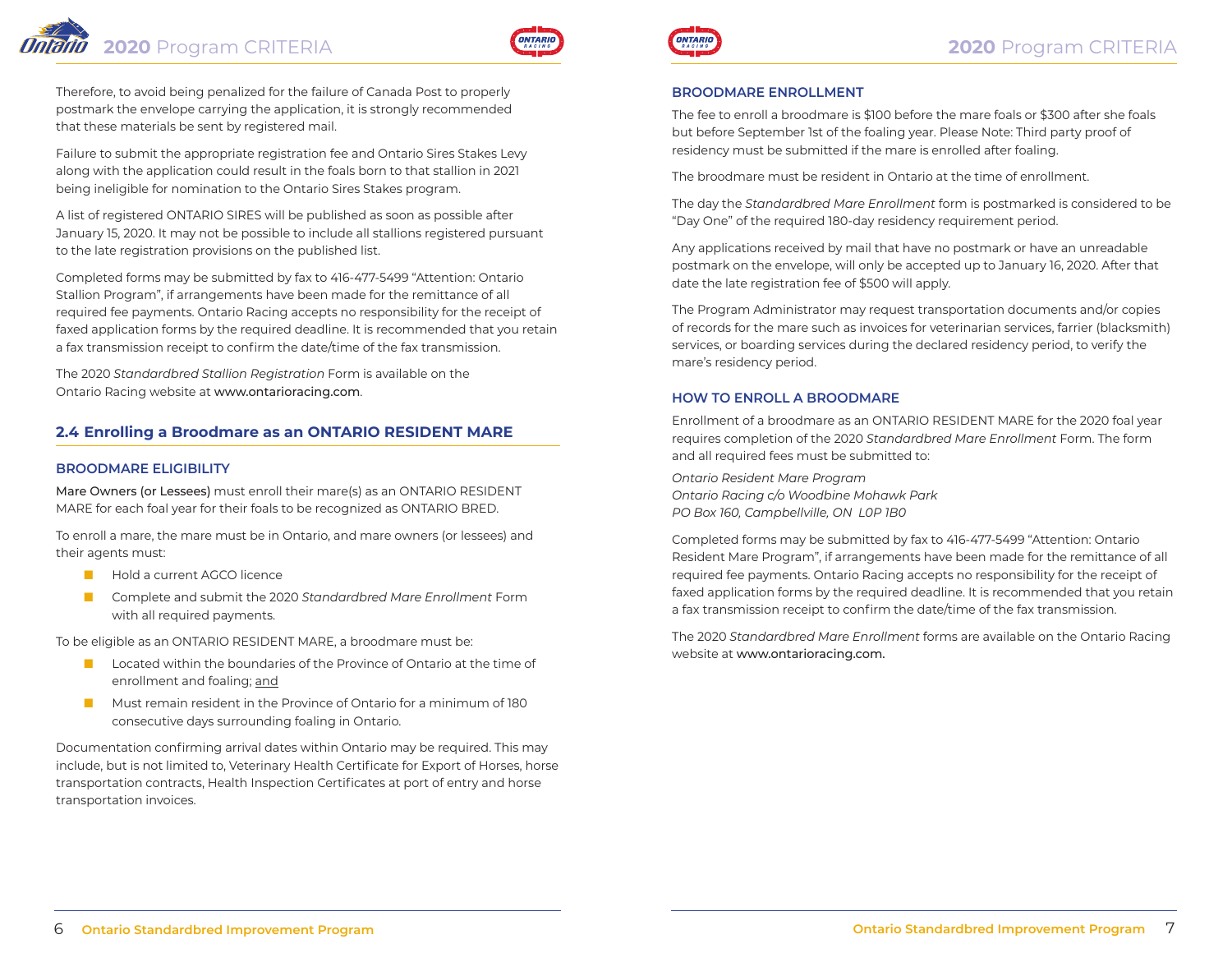

### **2.5 Embryo Transfer Eligibility Requirements**

### **EMBRYO TRANSFERS OCCURRING IN 2020**

Offspring of embryo transfer procedures occurring in 2020 (foals of 2021) will qualify for ONTARIO BRED status if the following conditions are met:

- Embryo Transfer Donor Mare must be enrolled in the Program after conception, and
- Embryo Transfer Donor Mare and Recipient Mare must be resident in Ontario at the time of enrollment, and
- Recipient Mare must complete the 180-day residency requirement and remain in the Province of Ontario through foaling in Ontario.

It is not required that the embryo transfer procedure occurred in Ontario.

The Program Administrator may request transportation documents and/or copies of records for the mare such as invoices for veterinary services, farrier (blacksmith) services, or boarding services during the declared residency period, to verify the Recipient Mare's residency period.

### **2.6 Reporting During the 180-Day Residency Period**

#### **DEATH OF THE MARE**

In the event of the death of the mare prior to completion of the required residency period, a foal from the deceased mare will be eligible for ONTARIO BRED status provided the mare was enrolled as an ONTARIO RESIDENT MARE prior to her death. A letter outlining the circumstances of the death of the mare should be addressed to the Program Administrator.

#### **SPECIAL CONSIDERATION FOR TEMPORARY ABSENCE**

Special consideration may be granted for mares required to leave Ontario for breeding and/or health reasons, upon application by the mare owner or lessee to the Program Administrator and at the sole discretion of the Program Administrator. If permission is granted to leave Ontario, the change of location must be reported to Ontario Racing prior to departure and after her return.

If a mare's absence from Ontario during her 180-day residency period is approved by the Program Administrator, the residency period will be interrupted for the time she is out of the province and will resume when she returns. The 180-day residency period must be completed by December 31 of the foaling year.



#### **TEMPORARY ABSENCE FOR SALE**

With permission from the Program Administrator, an enrolled ONTARIO RESIDENT MARE may depart Ontario to be entered in a public sale/auction. If the mare returns to Ontario within thirty (30) days of departure, under the original ownership, the mare may resume her Ontario residency period until the 180-day requirement is fulfilled. The Program Administrator may request transportation and/or border crossing documents to validate entry date.

If the mare returns to Ontario under new ownership and the Ontario Bred Rewards were not transferred to the new owner, the new owner will be allowed to enroll the mare in the program and the original owner will lose all rights to future Ontario Bred Rewards for that foal. The mare's 180-day residency period starts the day the new owner enrolls her.

If the new owner does not enroll the mare, the original owner will only be eligible for the Ontario Bred Rewards if he is able to provide written verification from the new owner that the mare foaled in Ontario and fulfilled the 180-day residency requirement. The Program Administrator may request documents to verify the residency period.

#### **SALE OF AN ONTARIO RESIDENT MARE**

If an ONTARIO RESIDENT MARE is sold after she has been enrolled in the Program and the Ontario Bred Rewards were not transferred to the new owner, the new owner will be allowed to enroll her in the program, provided she continues to reside in the province. The original owner will lose all rights to future Ontario Bred Rewards for that foal. The mare's new 180-day residency period starts the day the new owner enrolls her.

If the new owner does not enroll the mare, the original owner who enrolled the mare in the Program will only be eligible for the Ontario Bred Rewards if he is able to provide written verification from the new owner that the mare foaled in Ontario and remained in Ontario until the end of her 180-day residency period. The Program Administrator may request documents to verify the residency period.

If an enrolled ONTARIO RESIDENT MARE is sold during the 180-day residency period, either privately or at public auction, Ontario Racing must be notified of the change of ownership within thirty (30) days of the sale transaction.

#### **TRANSFER OF ONTARIO BRED REWARDS**

If an enrolled ONTARIO RESIDENT MARE is sold during the 180-day residency period, either privately or at public auction, the Ontario Bred Rewards may be transferred to the new owner. A *Transfer of Ontario Bred Rewards* form must be completed and submitted to the Program Administrator. The *Transfer of Ontario Bred Rewards* form is available on the Ontario Racing website at www.ontarioracing.com.

Ontario Bred Rewards cannot be transferred unless the change of ownership process has been completed with Standardbred Canada.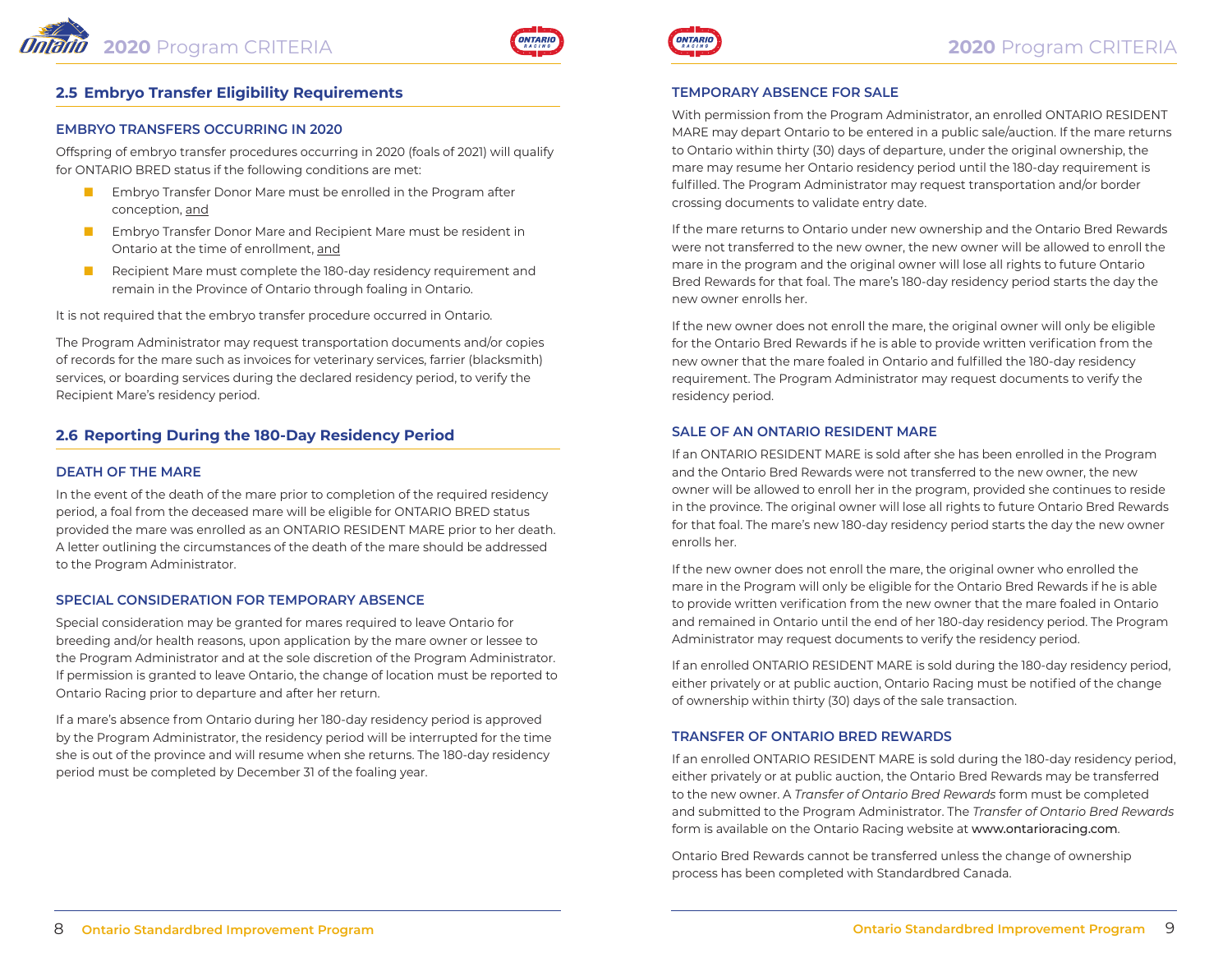

#### **REPORTING UPON COMPLETION OF THE 180-DAY RESIDENCY PERIOD**

Participants who have enrolled an ONTARIO RESIDENT MARE will receive a Declaration of Compliance letter from the Program at the end of the 180-day residency period or after the mare has foaled, whichever occurs last.

The participant must complete the brief questionnaire to confirm the mare's fulfillment of the residency term and compliance with criteria, sign the document and return it to Ontario Racing for the mare's offspring to be eligible for Ontario Bred Rewards.

#### **EXEMPTIONS**

By application to the Program Administrator, special considerations may be granted for specific circumstances. However, failure to provide supporting documentation when requested by the Program Administrator could result in the foal being ineligible for ONTARIO BRED status.

#### **PROGRAMS APPEAL ADJUDICATOR**

Ontario Racing retains a Programs Appeal Adjudicator to conduct Program Appeals. The Adjudicator is required to:

- 1. Review and maintain full understanding of the Horse Improvement Program and Standardbred Improvement Program, including program objectives and all program criteria
- 2. Review appeal submissions from appellant and Ontario Racing Program Administrator
- 3. Hear program appeals brought before them by the Program Administrator
- 4. Make formal (written) decisions on Program appeals
- 5. Make recommendations to Program Administrator on program criteria changes

#### **APPEAL PROCESS**

Decisions of the Program Administrator may be appealed and will be heard by the Programs Appeal Adjudicator in a public meeting at which the appellant, as well as other interested stakeholders, may be present if they wish. There is no appeal of the Adjudicator's decision on Program matters.



# **3. PROGRAM DEFINITIONS**

The following definitions will apply for the Standardbred Improvement Program for the 2020 Program year. A horse's status is determined by the criteria in effect in its birth year. A horse's status is retained for its entire racing career.

BREEDER OF RECORD means the individual, partnership, syndicate, or corporation who was the Owner of the dam at the time of conception; except when a mare is held under lease at time of breeding and written notification of such lease signed by the Lessor and the Lessee is on file with Standardbred Canada. When the dam (mare) is under lease at the time of breeding (and written notification is on file as required), the Lessee will be recognized as the BREEDER OF RECORD.

ELIGIBLE MARE OWNER /LESSEE means the individual or partnership who enrolls a broodmare in the ONTARIO RESIDENT MARE program. This is the individual or partnership that makes the business decision to participate in the Program and will be eligible to receive awards earned by the resulting ONTARIO BRED offspring. The ELIGIBLE MARE OWNER/LESSEE must hold a valid AGCO licence to enroll a mare.

NORTHERN HEMISPHERE STUD SEASON means that period during each calendar year, commencing when the stallion or the semen of the stallion breeds his first mare situated in the Northern Hemisphere, and ending the day the stallion breeds his last mare situated in the Northern Hemisphere. During this entire period, the stallion must remain situated in Ontario to remain eligible for ONTARIO SIRE status. Dual Hemisphere stallions must remain situated in Ontario for at least 170 consecutive days. Time spent by Dual Hemisphere stallions in quarantine in North America can be counted towards their requirement to be in Ontario for 170 days. For breeding stallions that are also racing or in the event of a medical emergency, Ontario Racing, in its sole discretion, may waive the requirement to remain situated in Ontario.

ONTARIO BRED means a horse foaled in the Province of Ontario, out of an ONTARIO RESIDENT MARE.

Foals of 2020 resulting from embryo transfer procedures will qualify for ONTARIO BRED status if the following conditions are met:

- The Embryo Transfer Donor Mare (dam of the foal) must be enrolled with the Program after conception
- The Embryo Transfer Donor Mare and the Recipient Mare must be resident in Ontario at the time of enrollment, and
- The Recipient Mare must complete the 180-day residency requirement and remain in Ontario through foaling in Ontario

The embryo transfer procedure does not have to occur in Ontario.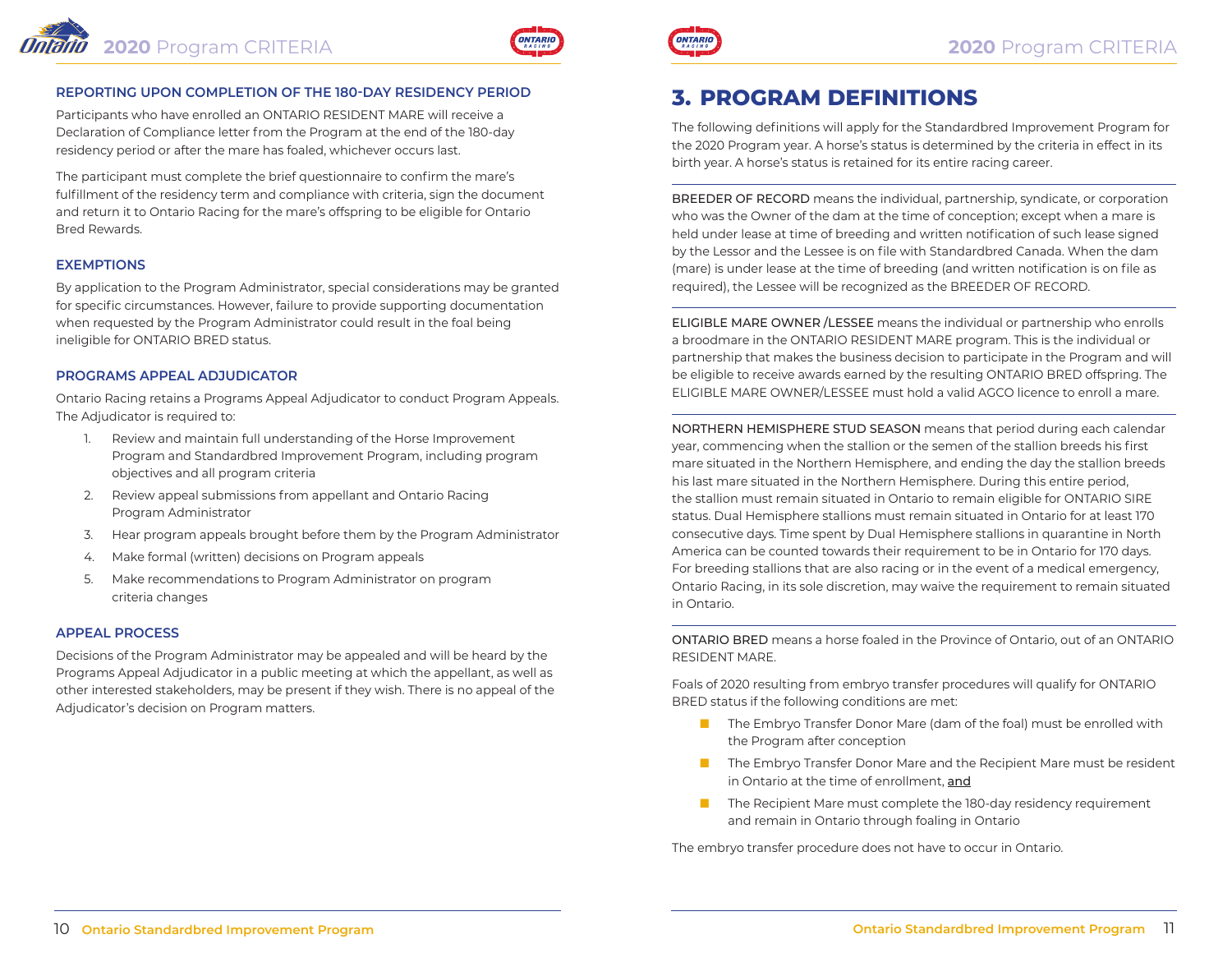The Program will not recognize foals as twins if produced through embryo/ovum transfer. If such foals were produced through embryo/ovum transfer, only the Embryo Transfer Donor Mare's first foal registered with either Standardbred Canada or the United States Trotting Association (USTA) will be eligible for registration with Standardbred Canada as ONTARIO BRED.

ONTARIO RESIDENT means a person whose permanent home or principal home is in Ontario and who resides at that home for no less than 182 days in a calendar year.

A Registered stable, farm, corporation or limited partnership, registered with

Standardbred Canada as an ownership group, will be considered an ONTARIO RESIDENT, IF:

- The stable, farm, corporation or limited partnership is registered with Standardbred Canada, and
- The primary business location for the stable, farm, or limited partnership - or the registered head office for the corporation - is in the Province of Ontario, and
- At least one member of the registered stable, farm, corporation, limited partnership or syndicate maintains a permanent home or principal home in Ontario and resides at that home for no less than 182 days in a calendar year.

Should any dispute or disagreement arise, the person (or entity) bears the onus of proving that they fall within the meaning of ONTARIO RESIDENT.

The records of Standardbred Canada, the recognized registry for Standardbred horses in Canada, will be the source of verification and validation for any documentation surrounding ownership, leases, or breeding records of registered ONTARIO SIRES or other horses recognized by the Program.

ONTARIO RESIDENT MARE means a mare, enrollled with the Program prior to foaling, with all Program fees paid, domiciled in the Province of Ontario for a minimum of 180 consecutive days, which includes the date of foaling out in Ontario and at the time of enrollment in the Program. Special consideration may be granted for mares required to leave the Province for breeding and/or health reasons, upon application of the Mare Owner (or Lessee) to the Program Administrator and at the sole discretion of the Program Administrator.



ONTARIO SIRE means a stallion registered with the Program, owned or leased by an ONTARIO RESIDENT, standing in the Province of Ontario for the entire NORTHERN HEMISPHERE STUD SEASON of the year of record, DNA tested, and registered with Standardbred Canada or the USTA. To be eligible to be registered in the Program, a stallion must be: (a) Wholly owned by an ONTARIO RESIDENT, and standing his entire NORTHERN HEMISPHERE STUD SEASON in the Province of Ontario; or (b) Leased to an ONTARIO RESIDENT for a term of at least one year, and standing his entire NORTHERN HEMISPHERE STUD SEASON in the Province of Ontario during the term of that lease, with a copy of the written lease agreement being filed with Standardbred Canada.

ONTARIO SIRED means a foal sired by a stallion that is recognized as an ONTARIO SIRE by the Standardbred Improvement Program in the year of conception. Only foals conceived as a result of a mating between a mare in the Northern Hemisphere and a recognized ONTARIO SIRE during the NORTHERN HEMISPHERE STUD SEASON are eligible to be registered with Standardbred Canada as ONTARIO SIRED. Foals conceived from frozen semen will be eligible to be registered with Standardbred Canada as ONTARIO SIRED only if the semen was collected and frozen in Ontario and is from a recognized ONTARIO SIRE at the time of collection and when the mare was inseminated. The semen must have been obtained through the ONTARIO SIRE registered owner, lessee or syndicate manager. If a recognized ONTARIO SIRE dies during the breeding season, the breeder may use frozen semen to finish that Northern Hemisphere breeding season only, provided the stallion has been properly registered for that season and provided the semen meets the above requirements.

ONTARIO STALLION LESSEE means an ONTARIO RESIDENT, who has signed a lease in which the initial term of the lease must be for no less than one year. A Lessor's rights may not be transferred during the NORTHERN HEMISPHERE STUD SEASON, except to another ONTARIO RESIDENT, and then only if the Program is so advised in writing by the previous Lessor within thirty (30) days of the transfer. Stallions under lease become ineligible for recognition as an ONTARIO SIRE where any of the rights of the Lessor under the lease are transferred: (a) to a non-Ontario Resident during the stallion's NORTHERN HEMISPHERE STUD SEASON; OR (b) to an ONTARIO RESIDENT, unless the Program is notified in writing within thirty (30) days of the transfer.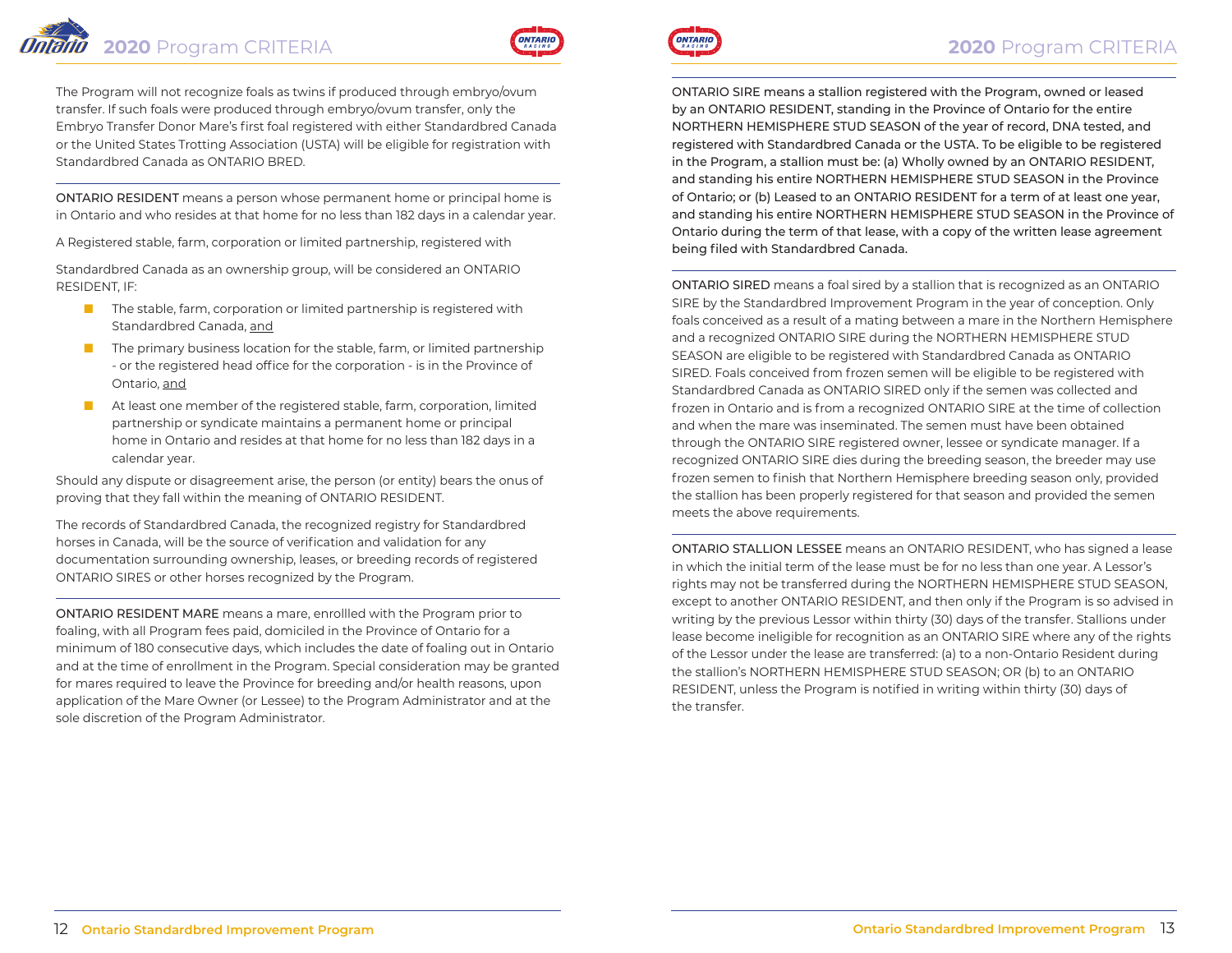

# **4. PROGRAM INCENTIVES AND REWARDS FOR 2020**

### **4.1 Benefits for Owners of ONTARIO SIRED Horses**

#### **ONTARIO SIRES STAKES**

The Ontario Sires Stakes program is an annual series of stakes races for two-year-old and three-year-old trotting and pacing horses sired by recognized ONTARIO SIRES. The Ontario Sires Stakes program was established in 1974 and is considered one of the best programs of its kind in North America.

Purses for Ontario Sires Stakes races are funded through the Standardbred Improvement Program and include nomination and sustaining fees paid by owners of eligible horses as well as starting fees paid for entries into the Ontario Sires Stakes races.

The Ontario Sires Stakes program is organized into two series of races: Gold Series and Grassroots Series. Within each series, races are organized into events by gait, gender and age. Both the Grassroots Series and the Gold Series include events in all eight categories.

Depending on the number of eligible entries in each event, each event will include one or more divisions. Based on the number of starters in each division, the available purse money is distributed as follows:

| 5 or more starters | 50-25-12-8-5%: | 2 starters | 65-35%: |
|--------------------|----------------|------------|---------|
| 4 starters         | 50-25-15-10%:  | 1 starter  | 100%    |
| 3 starters         | 60-30-10%:     |            |         |

Horses racing in Grassroots Series events accumulate points based on race results, which qualify them for competition in the year-end Grassroots Championship races for each age/gender/gait category.

Horses racing in Gold Series events accumulate points based on race results, which qualify them for competition in the year-end Gold Super Finals for each of the age/ gender/gait categories.

#### **ELIGIBILITY FOR ONTARIO SIRES STAKES**

An ONTARIO SIRED horse is eligible for all ONTARIO SIRED restricted races in Ontario, including the Ontario Sires Stakes program, provided that the eligibility requirements and race entry conditions are met. (See Section 3 "Program Definitions" for the definition of an ONTARIO SIRED horse).

Eligible ONTARIO SIRED offspring must be nominated to the Ontario Sires Stakes program to be eligible for entry into Ontario Sires Stakes races, and must meet all required nomination, sustaining and race entry criteria and conditions.



Nominations for foals to the Ontario Sires Stakes program close on May 15th of their yearling year.

The Ontario Sires Stakes Conditions, including nomination criteria, racing eligibility and entry requirements, are published each year, prior to the May 15th deadline for nominations. Eligibility criteria for the current year Ontario Sires Stakes program is available for reference in the Ontario Sires Stakes Racing Guide, which is printed annually and published on the Ontario Sires Stakes website at www.ontariosiresstakes.com.

#### **ONTARIO SIRES STAKES PURSES**

The actual purse per race is subject to annual budget approval. Purse values for the 2020 Ontario Sires Stakes program are as published in the 2020 Ontario Sires Stakes Racing Guide.

The budget for OSS purses in 2020 has been allocated at approximately \$15M.

#### **PROSPECT SERIES – ONE YEAR PILOT**

The Prospect Series is a pilot project for one year consisting of a series of stakes races for two-year-old and three-year-old trotting and pacing horses sired by recognized ONTARIO SIRES.

Purses for the series races are co-funded through the Standardbred Improvement Program and individual racetracks.

Within the series, races are organized into events by age, sex and gait.

A minimum of 5 horses must declare for the race to be contested. Based on the number of starters in each division, the available purse money is distributed as follows:

5 or more starters 50-25-12-8-5%;

Horses racing in Prospect Series events accumulate points based on race results, which qualify them for competition in the year-end Finals for each of the age/sex/ gait categories.

Should a Prospect Series event fail to fill due to lack of entries horses may declare in the corresponding Gold or Grassroots event. All horses that entered into a Prospect Series event that fails to fill shall receive 5 points.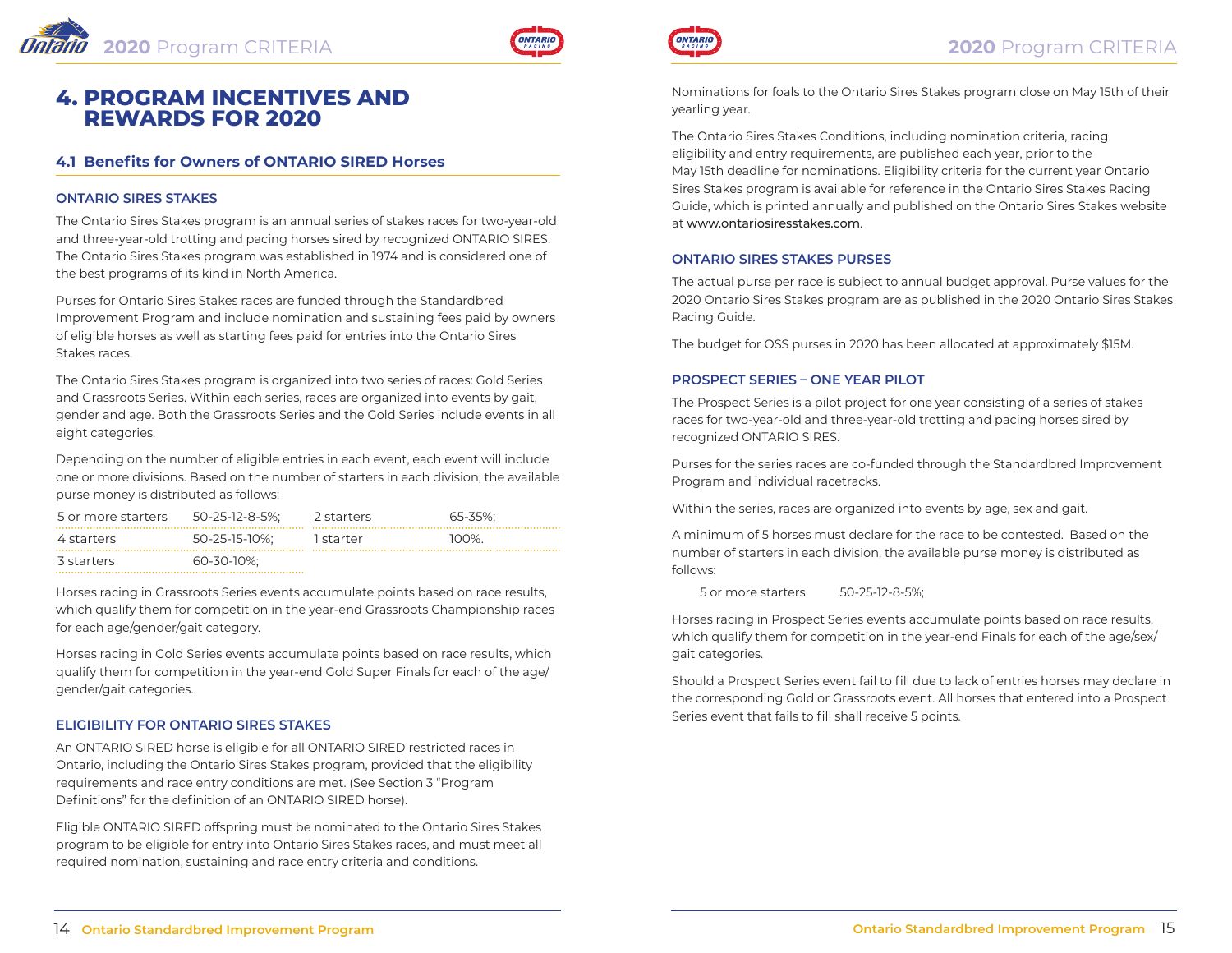

The Standardbred Improvement Program provides Ontario Bred Rewards to owners/lessees of ONTARIO RESIDENT MARES. The rewards are intended to directly reward the breeder or mare owner who makes the business decision to participate in the Standardbred Improvement Program.

Owners/lessees of ONTARIO RESIDENT MARES will receive:

#### **Ontario Bred Rewards**

Ontario Bred Rewards will be paid to the owner/lessee of an ONTARIO RESIDENT MARE with ONTARIO BRED purse-winning offspring racing in Ontario Sires Stakes races and Finals of selected Open Stakes in Ontario.

A list of the selected Open Stakes that are eligible for Ontario Bred Rewards will be posted annually on the Ontario Racing website.

In 2020, ONTARIO BRED REWARDS for OSS races will be capped at \$1M and will be paid out twice per year (in August and December) on a pro-rata basis according to the horse's OSS earnings.

ONTARIO BRED REWARDS for Open Stakes have been capped at \$130K with an individual cap of 20% of Open Stakes earnings per horse. These Rewards will be paid out in December.

*FOR CLARITY: A horse must be ONTARIO SIRED to be eligible for Ontario Sires Stakes racing (or any races that are restricted to ONTARIO SIRED horses). A horse could be ONTARIO BRED, and not be ONTARIO SIRED, and still be eligible for benefits attached to its ONTARIO BRED status (Ontario Bred Rewards for purse earnings in Finals of selected Open Stakes, for example). If an ONTARIO BRED horse is also ONTARIO SIRED, it is eligible for rewards for both categories.*

#### **4.3 Breeders' Enhancement Program**

Funding for this program is being administered by Ontario Racing as part of the Long Term Funding Agreement.

The Enhanced Breeders Rewards Program is intended to promote the breeding and racing of quality Standardbreds that are both ONTARIO BRED and ONTARIO SIRED. The program is designed to reward breeders who reside their mares within the province of Ontario and who support the stallions that stand in Ontario and are registered with the Ontario Sires Stakes Program.



#### **HIP Ontario Bred Rewards Top-Up**

**\$1.5M -** To be used to augment the Ontario Bred Rewards that exist under HIP. Eligible horses will also need to meet the requirement of being ONTARIO SIRED. Horses eligible to receive rewards under this part of the rewards program will share in their pro-rata split of the rewards, based on their earnings in Ontario Sires Stakes races and selected open stakes races in Ontario.

#### **Leading Divisional Performer Rewards**

**\$400,000 –** Each of the eight OSS divisions will split rewards amongst the top five performers in each of the respective divisions, based on OSS earnings. The rewards will be split in the following manner:

1st - \$25,000 (50%) 2nd - \$12,500 (25%) 3rd - \$6,000 (12%) 4th - \$4,000 (8%) 5th - \$2,500 (5%)

Recipients of these rewards will also have to meet the criteria of being ONTARIO BRED (from Ontario Resident Mares). Should any of the highest earning individuals in any given division not be ONTARIO BRED (from Ontario Resident Mares), then the next highest earner who meets the criteria will receive the respective reward.

#### **Leading Stallion Rewards**

**\$100,000** – \$25,000 will be paid to the top OSS stallions based on earnings in the OSS in each of the following categories:

- 2-year-old trotters 2-year-old pacers 3-year-old trotters
- 3-year-old pacers

In order to receive a reward, a stallion must currently reside in the province. As an example, if a stallion was the leading money winning sire of 2-year-old trotters in 2019, then the stallion must have also stood in the province that same year. If a stallion did not stand in the province at this time, then the next highest earning stallion that meets the criteria will receive the reward. This reward is payable to the stallion owner/syndicate.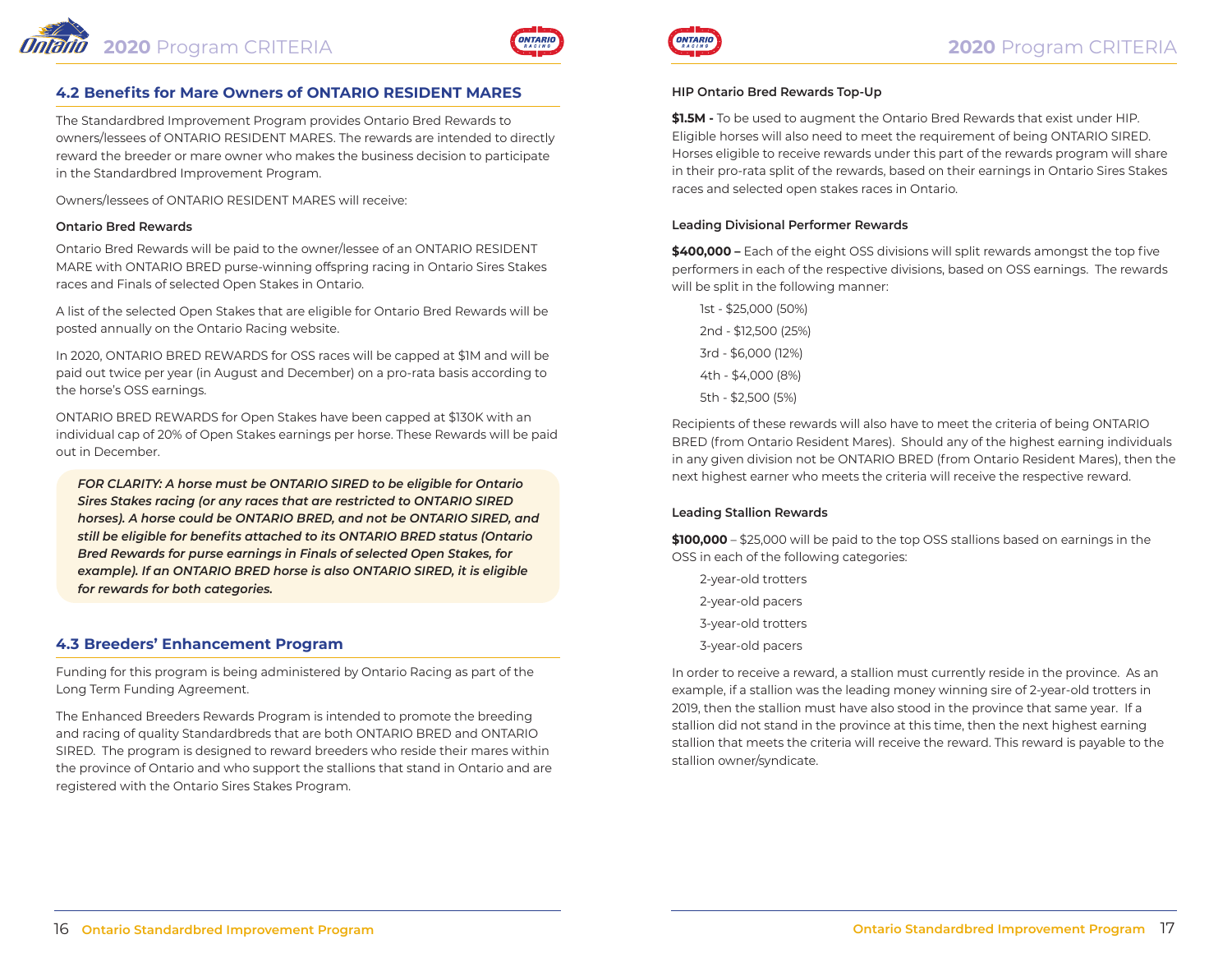

# **5. THE HORSE IMPROVEMENT PROGRAM**

The Horse Improvement Program (HIP) is a racing and breeding incentive program that was established in 1974. The Program plays a direct role in increasing employment in the racing industry, helping Ontario farms remain economically stable, and encouraging ownership in Ontario-produced horses.

The purpose of HIP is to:

- Benefit the Ontario racing industry in general and to grow the industry in a sustainable and responsible way,
- Support the Ontario breeding sector,
- Invest in equine research, and
- Promote participation in the Ontario Horse Improvement Program.

The Horse Improvement Program is funded through a pari-mutuel tax reduction on wagering.

#### **ROLES AND RESPONSIBILITIES**

#### **The Program Administrator**

Ontario Racing, as the Program Administrator for the Horse Improvement Program, is responsible for the development and implementation of all Program elements to achieve the identified goals and objectives of the Program.

Ontario Racing is responsible for approving all Program criteria, eligibility requirements and rules and procedures surrounding implementation and administration of the Program.

As Program Administrator, Ontario Racing has responsibility for:

- Ensuring the integrity of all payments to eligible recipients of HIP incentives and benefits
- Setting targets (expected performance outcomes and results) for Program expenditures
- Developing a program for evaluating and measuring the results of Program implementation
- Reporting on Program performance to the industry and the government
- Recording and publicizing a list of horses that have been registered with, and accepted by, the Program as ONTARIO SIRES for each breeding year
- Recording eligible ONTARIO RESIDENT MARES for each foaling year
- Authorizing the designation of a foal's (horse's) lifetime status for HIP benefits on registration records or certificates issued by Standardbred Canada or the Canadian Thoroughbred Horse Society



- Informing all racetracks of a horse's eligibility for racing incentives that are funded by HIP and distributed through purse accounts
- Promoting the Horse Improvement Program to support investment in Ontario's breeding and racing sectors

HIP includes incentives and benefits for mare owners, stallion owners, and owners of active racehorses. The Program Administrator is responsible "To ensure that all those eligible are paid, and that all those paid are eligible."

Ontario Racing is committed to working with industry stakeholders to develop a process for annual review of Program performance and outcomes, and a process for involving industry stakeholders in revisions to Program elements and long- term strategic planning for the Program. A HIP Administration Committee is in place for each of the Thoroughbred, Standardbred, and Quarter Horse sectors. These groups are made up of industry stakeholders who are responsible for:

- Working with the Program Administrator to review the annual performance of HIP in the context of the identified goals and objectives of the Program
- Providing recommendations (and input) to the Program Administrator on the annual budget and Program elements for the next year
- Providing recommendations to the Program Administrator on the annual Program eligibility requirements, and Program Criteria documents
- Developing recommendations on Program targets and benchmarks
- Developing recommendations to the Program Administrator on program changes for future years, that reflect changes in the business environment for the Ontario breeding and/or racing sector
- Developing recommendations on marketing and communication programs surrounding HIP

Where appropriate, Ontario Racing will work in partnership with pedigree registries, Ontario racetracks, and industry associations to administer HIP.

#### **Pedigree Registries**

Ontario Racing will rely on registration records maintained by Standardbred Canada as the source of valid documentation related to the identification, ownership, or ownership leases for Standardbred horses recognized by the Program.

Ontario Racing will authorize Standardbred Canada to designate a horse's lifetime status for HIP benefits on registration records or certificates issued for eligible foals/horses, as ONTARIO BRED and/or ONTARIO SIRED. Standardbred Canada will provide current listings of horses registered as ONTARIO BRED and/or ONTARIO SIRED.

Pedigree registries are required to provide such other activity reports as are required to support reporting on Program performance to the industry and to the government.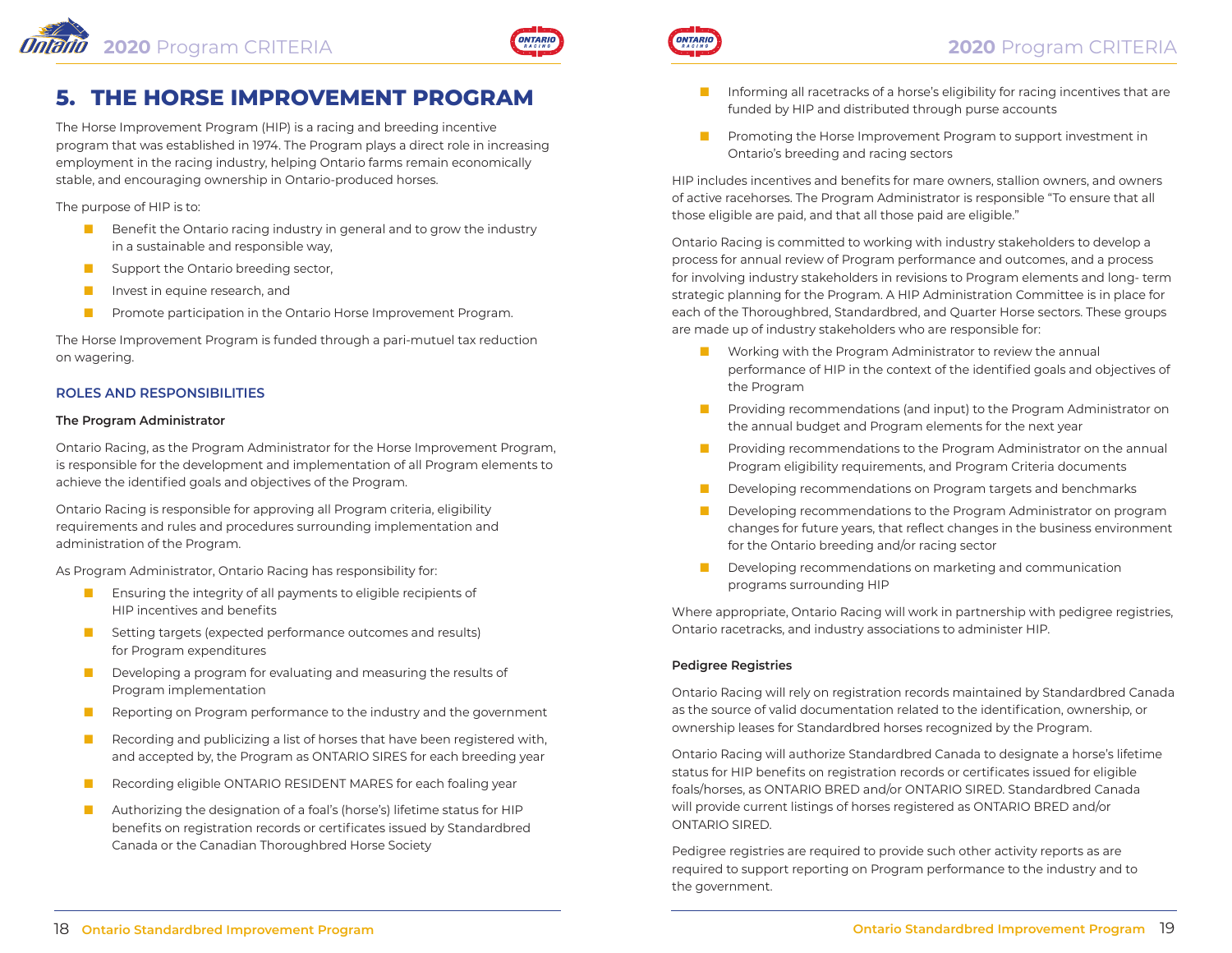



#### **Ontario Racetracks**

One of the goals of HIP is to encourage the adoption of common definitions and terminology to be shared by the Program Administrator, the racetracks, and the breeder and horseperson's associations in Ontario.

Where race conditions restrict eligibility to Ontario progeny, or where additional purse incentives are available for Ontario progeny, it is expected that the HIP definitions for ONTARIO SIRED and ONTARIO BRED will apply to such races.

Where HIP benefits are distributed to eligible owners of active racehorses through purse account payments, Ontario Racing will provide Ontario racetracks validation of eligibility for such incentives.

When applicable, Ontario racetracks will be responsible for:

- Validating eligibility for HIP restricted races
- Validating eligibility of Owners/Lessees for HIP funded purse incentives
- Reporting to Ontario Racing the race entries and race results for HIPfunded races, or races that receive HIP funded bonuses or added money
- Reporting to Ontario Racing the results of races that impact a horse's future eligibility for Program benefits (i.e. claiming races)
- Other racing activity reports as are required to support reporting on Program performance to the industry and to the government

#### **Industry Association Partners**

Ontario Racing will partner with industry associations wherever possible to maximize the effective administration of HIP and the value of HIP expenditures. Ontario Racing may enlist industry associations such as Standardbred Canada or CTHS (Ontario Division), to provide services that support the administration of the Program.

The provision of Program services by a designated industry association will operate under terms specified in a contractual agreement between Ontario Racing and the industry association.



# **6. FREQUENTLY ASKED QUESTIONS**

#### What happens if the criteria changes for ONTARIO BRED and ONTARIO SIRED status?

A horse's status is recorded on its Registration Record with Standardbred Canada and is based on the criteria in effect in its birth year. This status is maintained for the horse's entire racing career.

#### Can a non-Ontario resident participate in the Resident Mare Program?

You do not need to be an ONTARIO RESIDENT to enroll a broodmare as an ONTARIO RESIDENT MARE. The mare must be in Ontario at time of registration, must meet the requirements for residency in Ontario, and must foal out in Ontario. The owner/ lessee of the mare who enrolls her as an ONTARIO RESIDENT MARE will be eligible to receive Ontario Bred Rewards earned by her offspring.

Non-Ontario residents can also benefit from the Program by purchasing ONTARIO SIRED horses and capitalizing on the racing opportunities that are attached to the status of these horses.

#### What happens if I sell my Ontario Resident Mare before the requirements of the Program are met? Who will get the awards and bonuses?

If you sell a mare that you enrolled as an ONTARIO RESIDENT MARE for the current foal year, you will only be eligible to receive the Ontario Bred Rewards IF the new owner does not enroll the mare after purchasing her AND if you can provide written verification from the new owner that the mare was kept in Ontario to foal out and that she completed her required 180 days of residency. Proof may also be required to support the claim.

If you sell your mare during her 180-day residency period, you have the option to transfer the Ontario Bred Rewards to the new owner along with the mare, thereby adding value to the transaction. If you choose to transfer the Ontario Bred Rewards, the *Transfer of Ontario Bred Rewards form* (available on www.ontarioracing.com) must be completed and submitted to Ontario Racing.

#### What is the earliest date that I can enroll my mare in the Program so that she can begin her 180-day residency requirement for the 2020 foal year?

An ONTARIO RESIDENT MARE can be enrolled in the Program any time, provided she is in Ontario at the time of enrollment. The residency period for mares enrolled in 2020 will begin on the day the 2020 *Standardbred Mare Enrollment* form is postmarked. The mare must reside in Ontario for a minimum of 180 consecutive days surrounding foaling.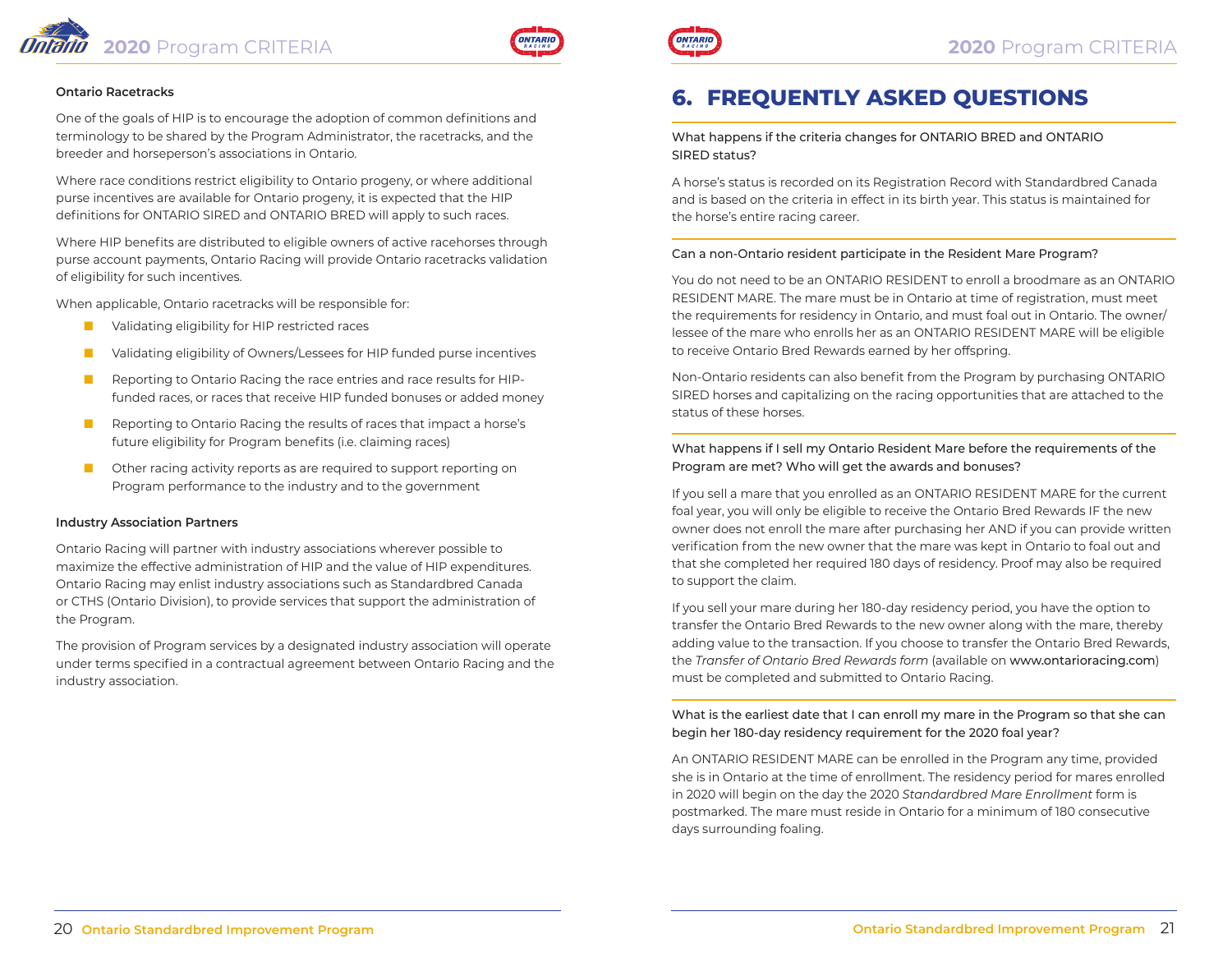



Can I get the \$100 mare enrollment fee back if my mare does not produce a live foal?

The mare enrollment fee is not refundable.

I forgot to register my mare in the Ontario Resident Mare Program before she foaled. What can I do?

An ONTARIO RESIDENT MARE can be enrolled in the Program after foaling for a fee of \$300, which must be paid by September 1st of the foaling year. Proof that the mare fulfilled the residency requirement must also be provided.

In 2020, I'm planning to have my mare's embryo transferred to a Recipient Mare. Which mare do I have to enroll and by what deadline?

It is only the Embryo Transfer Donor Mare (your mare) that must be enrolled as an ONTARIO RESIDENT MARE. Although the Recipient Mare will serve the 180 day residency period in Ontario, it is the registered dam of the resulting foal that must be enrolled with the Program. Both the Donor Mare and the Recipient Mare must be resident in Ontario at the time of enrollment but only the recipient mare is required to fulfil the 180-day residency requirement. The Donor Mare must be enrolled prior to the Recipient Mare foaling out in Ontario.

I enrolled my mare in the Ontario Resident Mare Program and I have now received the foal's registration papers, but it does not say the foal is ONTARIO BRED.

The ONTARIO BRED designation does not show on the Foal Registration papers; it is shown on the Standardbred Canada TrackIT system.

#### What happens if I sell my Ontario stallion during the breeding season?

As long as the stallion is sold or leased to an ONTARIO RESIDENT and remains in Ontario for the remainder of the breeding season, it will maintain its eligibility for that year. Ontario Racing must be notified within 30 days of the sale.

I have frozen semen from a deceased ONTARIO SIRE. Can I breed my mare with it and get an ONTARIO SIRED foal?

For a foal to be considered ONTARIO SIRED, the frozen semen must be used in a year that the Stallion is registered with the Program. If the stallion dies during a breeding season, the frozen semen can only be used to finish that breeding season.

Can my stallion leave and breed mares in the United States and still be considered an ONTARIO SIRE?

No, your stallion must remain standing in Ontario for his entire NORTHERN HEMISPHERE STUD SEASON.



If I register a stallion for the OSS and then move him out of the province before he breeds any mares, will I get a refund of my Registration Fee and Levy?

The Registration Fee and Levy are not refundable.

If I purchase a stallion after the January 15th deadline, can I still register him for the Ontario Sires Stakes?

As long as the stallion has not bred any mares in the current season, he can be registered as an ONTARIO SIRE for a late fee of \$500 plus the Levy.

What happens if I miss one of the deadlines, or the Program Administrator has ruled that my horse is ineligible for any of the SIP designations (ONTARIO RESIDENT MARE, ONTARIO SIRE, ONTARIO SIRED, or ONTARIO BRED)?

An Owner/Lessee may contact Ontario Racing to request an exemption. The exemption request will be heard by the Programs Appeal Adjudicator in a public meeting at which the owner, as well as other interested stakeholders, may be present in support of the application for exemption. There is no appeal of the Adjudicator's decision on Program matters.

#### If I do not hold a current AGCO licence, am I still eligible for Ontario Bred Rewards?

Yes. You do not require an AGCO licence simply to receive Ontario Bred Rewards. However, BREEDERS must hold a current, AGCO licence for each year in which they enroll an ONTARIO RESIDENT MARE or register an ONTARIO SIRE.

#### When will I receive my Ontario Bred Rewards?

Ontario Bred Rewards for OSS earnings are paid twice a year in August and December. Rewards for Open Stakes earnings are paid at the end of the season.